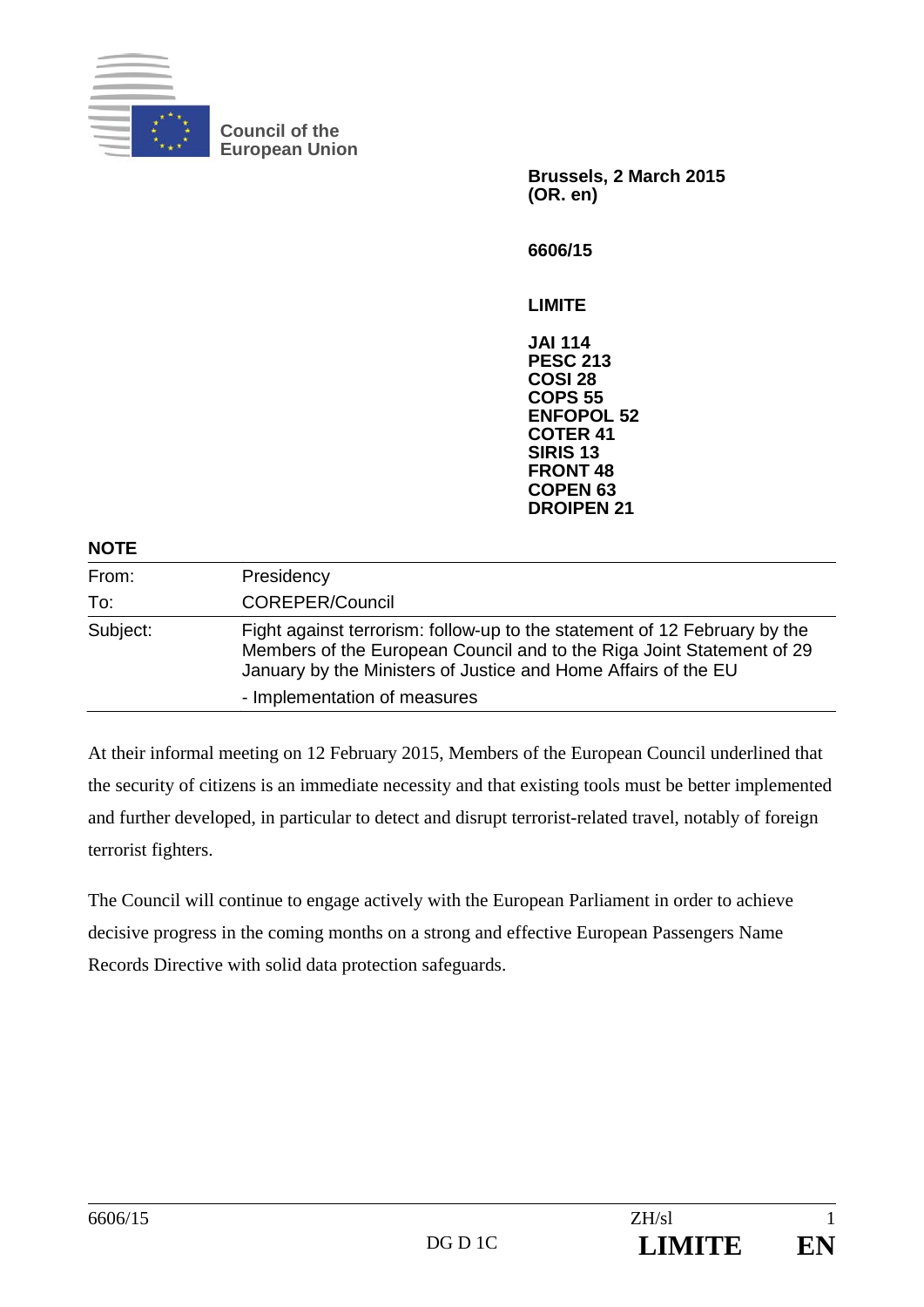The Council will also pursue all other measures outlined in the statement of the members of European Council, in particular in the framework of the Standing Committee on Internal Security (COSI), but should act swiftly in areas where actions can be taken and significant results achieved in the coming months.

Four such areas have been identified by the Presidency in collaboration with the EU Counterterrorism Coordinator and the Commission:

- making full use of the existing Schengen framework to reinforce and modernise external borders' control;
- addressing the issue of internet content promoting terrorism or extremism by enhancing internet referral capabilities;
- increasing cooperation and information exchange in the fight against illicit trafficking of firearms and addressing as a matter of priority the critical issues of decommissioning and de-activation of firearms;
- stepping up information sharing, including through Europol and Eurojust.

The Presidency would like to submit orientations for those areas of action, to be considered by Ministers on 12-13 March 2015. The Council (Justice and Home Affairs) will return to those issue in its next meeting, with a view to reporting to the European Council in June 2015.

## **I. Reinforced application of the Schengen Borders Code**

The Council and the Member States will implement fully the measures set out below on checks on travel documents and on persons enjoying the right of free movement under Union law, building on the work carried out by the Commission and the Member States.

1. Inserting information in the databases relevant to the fight against terrorism.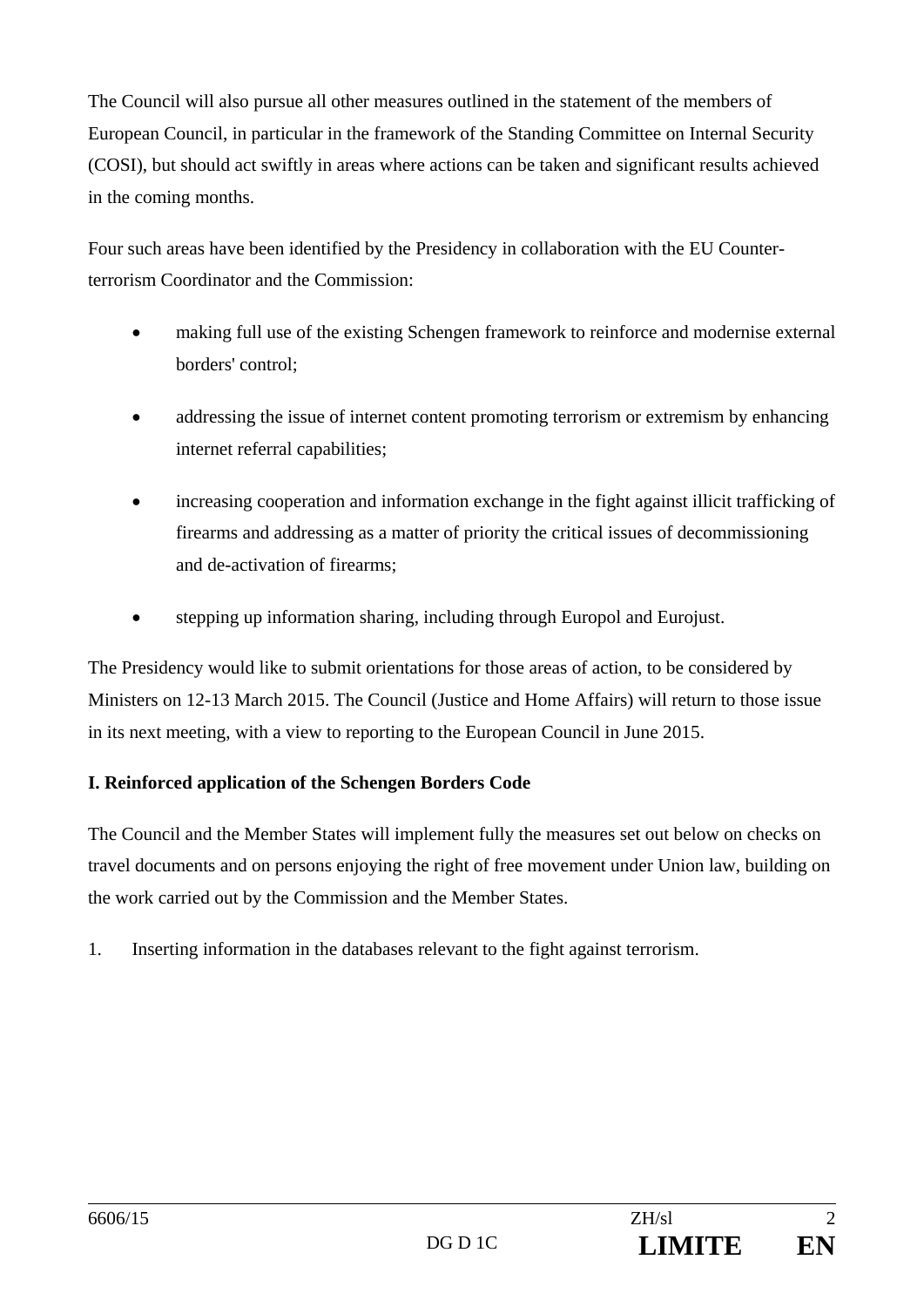2. Systematic controls at the external borders of the validity of travel documents against the relevant databases, notably the documents section of the Schengen Information System (SIS) and Interpol's Stolen and Lost Travel Documents database (SLTD), based, where considered necessary, on a risk assessment.

Regarding airports and relevant land-borders in particular, Member States will ensure by 15 April 2015 that the systematic check of travel documents of all persons includes in all cases a consultation of the relevant databases, notably the documents' section of the SIS and of Interpol's SLTD databases.

Member States will have to report to the Commission on the implementation of those systematic document checks.

- 3. Member States will proceed without delay to systematic and coordinated checks at external borders on individuals enjoying the right of free movement under Union law against databases relevant to the fight against terrorism, based on their assessment of the threat. The Commission, in coordination with Member States, EEAS and relevant EU agencies, is facilitating the development of common risk indicators. On that basis, the Commission will issue operational guidelines, to be implemented in a coordinated manner with the support of Frontex before the end of May 2015.
- 4. Training by Member States to border guards and other competent authorities, which will be called upon to implement those reinforced checks.
- 5. The Commission is invited to formalise these measures by their introduction in the Schengen Handbook before end of May 2015.
- 6. Furthermore, the Commission would be invited:
	- to provide, in close cooperation with Frontex, Europol and eu-LISA, all the necessary assistance, including where appropriate financial support, to facilitate the implementation of those measures.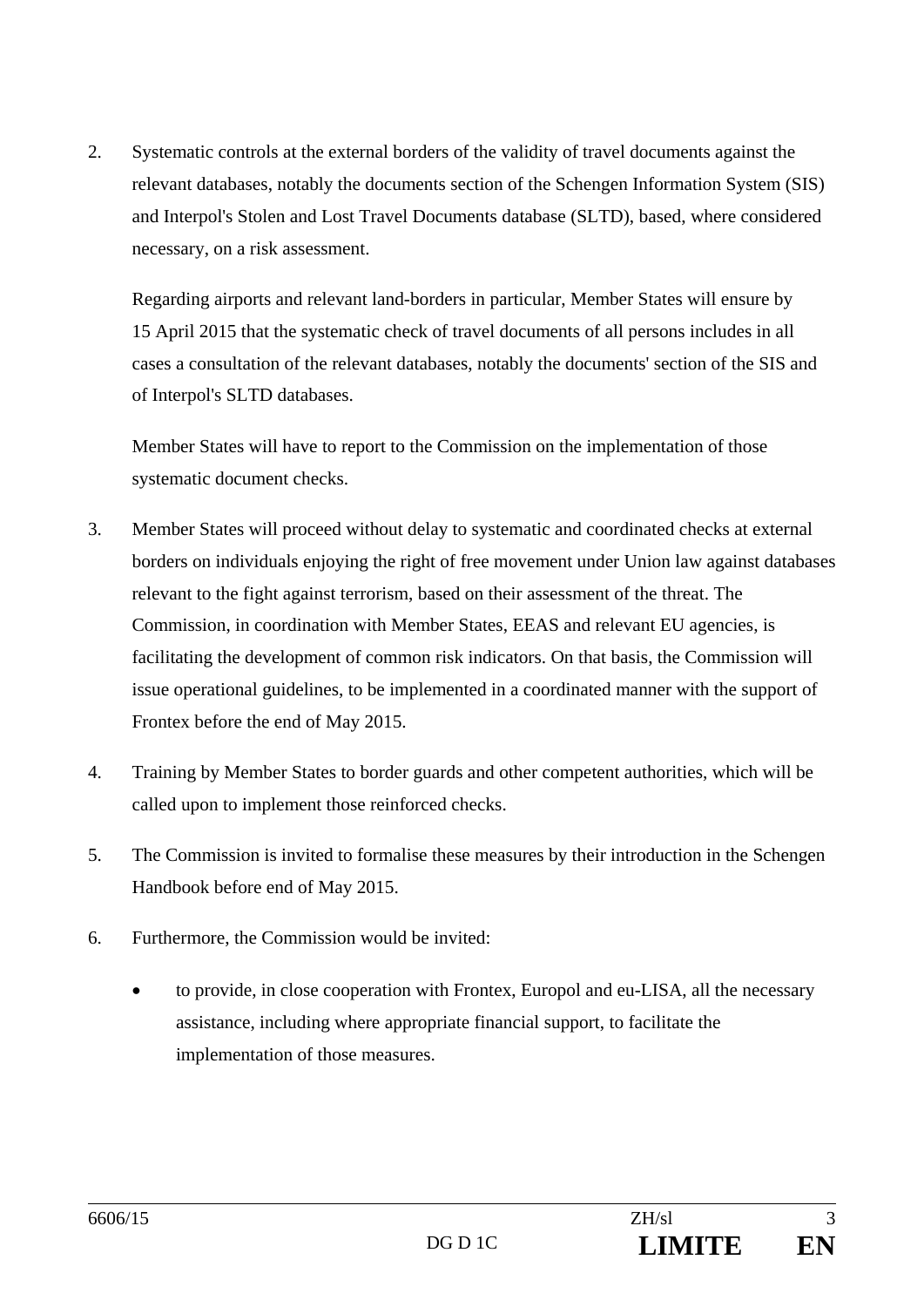- to monitor closely the implementation of all those measures, including by making use of the Schengen evaluation mechanism as appropriate.
- 7. As stated by the members of the European Council on 12 February 2015, a targeted amendment to the Schengen Borders Code will also be considered where necessary to provide for permanent checks, based on a proposal by the Commission.

## **II. Enhancing internet referral capabilities**

The Internet is a major facilitator for radicalisation to terrorism. Addressing this matter poses a number of different challenges. The sheer volume of Internet content promoting terrorism and extremism requires pooling of resources and a close cooperation with the industry.

To achieve effective progress in the coming weeks and months, the Council agrees on the following outline for developing Internet referral capabilities.

- 1. Europol will develop the "Check the Web" project into an EU Internet Referral Unit (EU IRU). The tasks of this unit will comprise the following:
	- To coordinate and share the identification tasks (flagging) of terrorist and extremist online content with relevant partners,
	- To ensure that referrals can be done quickly, efficiently and effectively,
	- To support investigations of competent authorities, by providing strategic analysis and operational analysis,
	- To act as a European Centre of Excellence.

Europol is invited to further develop this outline and bring it to the attention of COSI, as appropriate.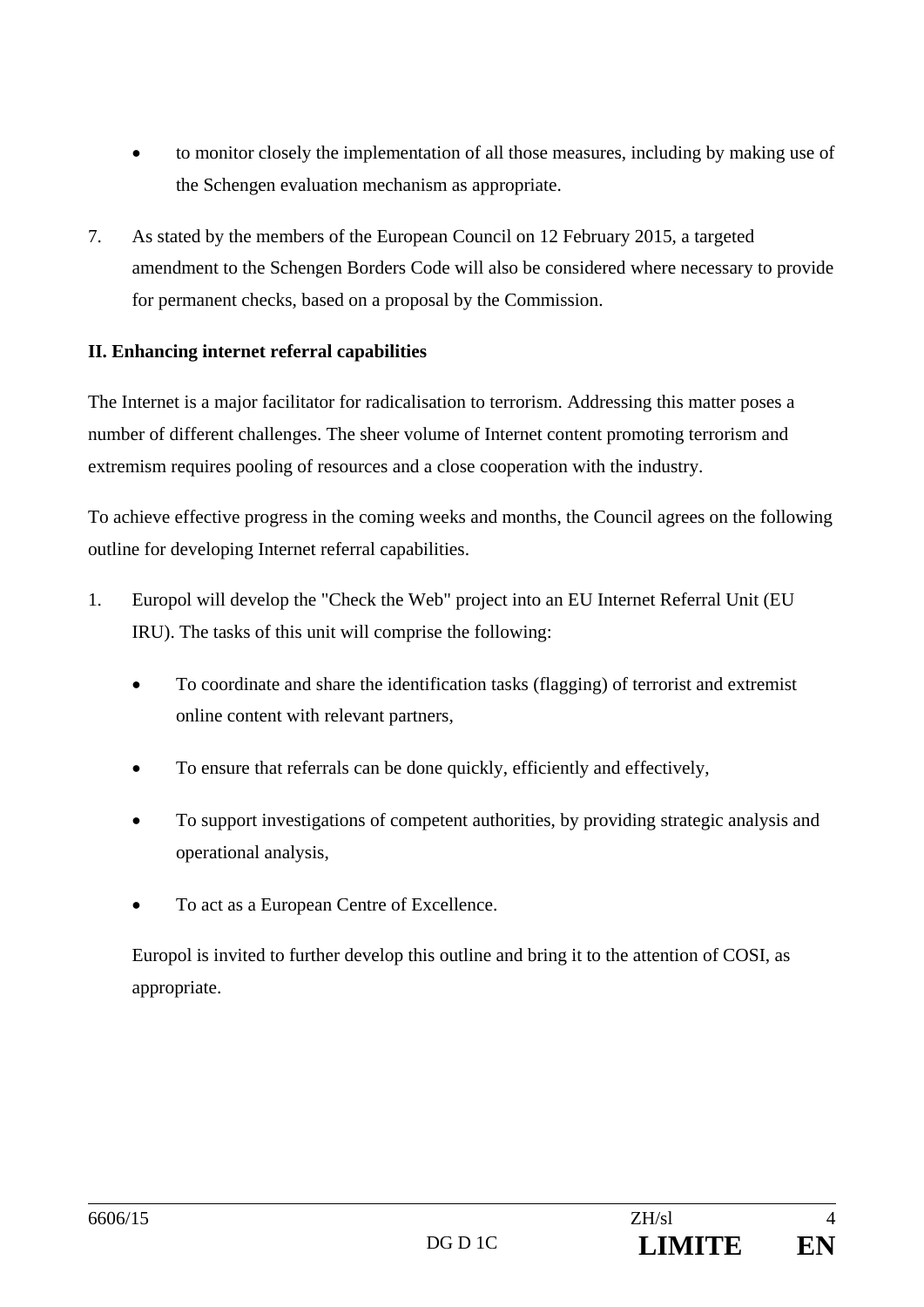- 2. Each Member State will ensure that it designates by end of May 2015 a national counterpart of this Unit: this can be the national cybercrime or Internet safety department, or a dedicated unit dealing with terrorist content on-line.
- 3. The Commission will ensure that the work of the *Forum with the Internet service providers community* contributes to the work of the Europol Internet Referral Unit.
- 4. The appropriate resources are made available at national level, for Europol and in other concerned institutions to make this unit operational by 1 July 2015.

## **III. Fight against illicit trafficking of firearms**

The fight against illicit trafficking of firearms is not new; a lot of work is on-going and is a matter of sustained and long-term commitment. It was identified in 2013 as a priority in the EU policy cycle against serious and organised crime but given the modus operandi of the perpetrators of the latest terrorist attacks, the fight should be stepped up.

To that end, the Commission is invited to propose ways on how to address the critical issues of decommissioning and de-activation of firearms, which will be considered by COSI as a matter of priority.

Taking into account the Commission's and Europol's contributions, COSI will also consider ways to enhance information exchange regarding firearms, as well as related activities in the firearms priority of the EU policy cycle and report back to the Council in June.

## **IV. Step up information sharing and operational cooperation**

A lot has been done in order to enhance information sharing and operational cooperation but additional efforts are required.